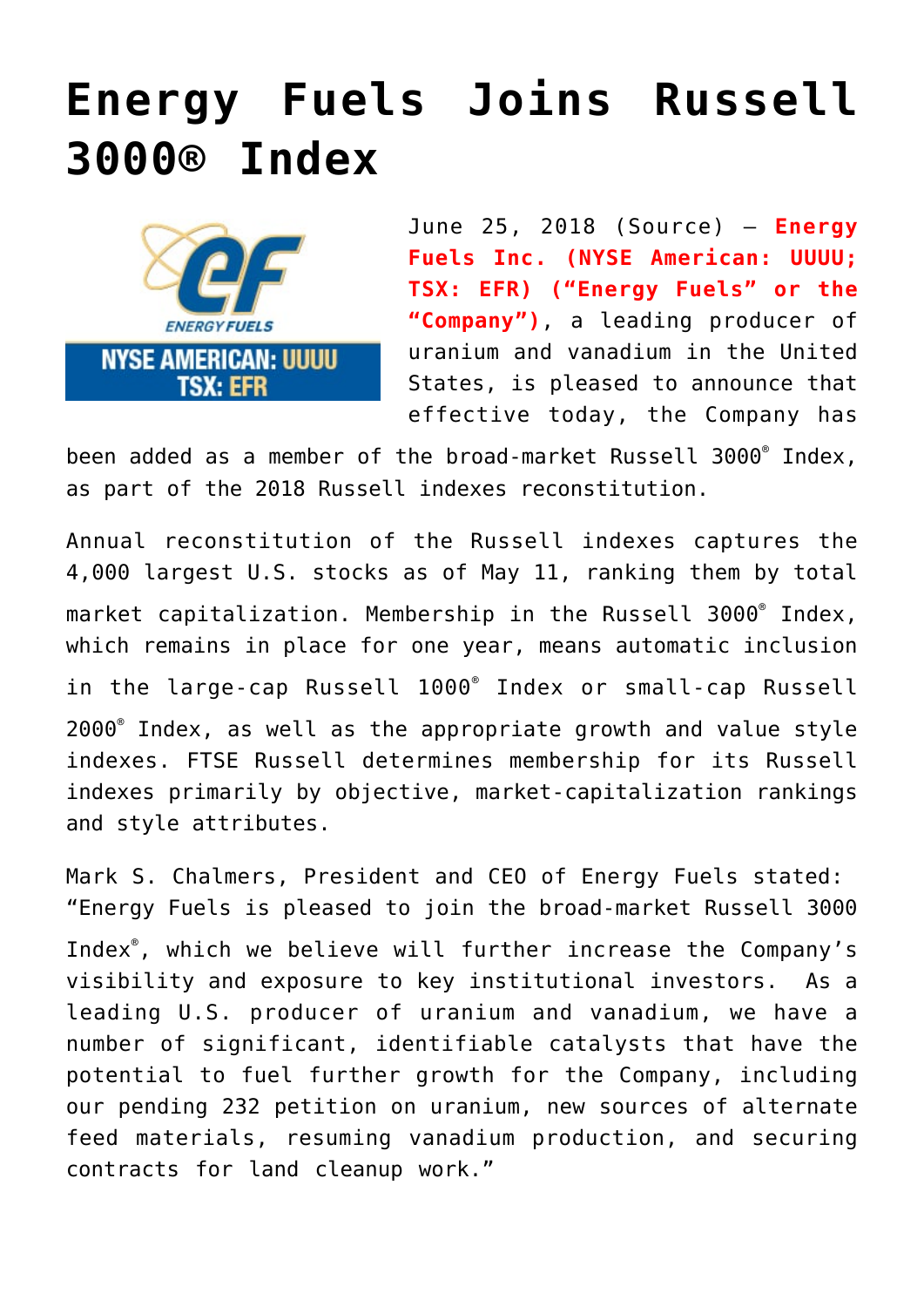Russell indexes are widely used by investment managers and institutional investors for index funds and as benchmarks for active investment strategies. Approximately \$9 trillion in assets are benchmarked against Russell's U.S. indexes. Russell indexes are part of FTSE Russell, a leading global index provider.

For more information on the Russell 3000® Index and the Russell U.S. Indexes reconstitution, go to the "Russell Reconstitution" section on the [FTSE Russell website.](http://www.ftserussell.com/index-series/index-resources/russell-reconstitution)

*About Energy Fuels: Energy Fuels is a leading integrated USbased uranium mining company, supplying U3O8 to major nuclear utilities. Its corporate offices are in Denver, Colorado, and all of its assets and employees are in the western United States. Energy Fuels holds three of America's key uranium production centers, the White Mesa Mill inUtah, the Nichols Ranch Processing Facility in Wyoming, and the Alta Mesa Project in Texas. The White Mesa Mill is the only conventional uranium mill operating in the U.S. today and has a licensed capacity of over 8 million pounds of U3O8 per year. The Nichols Ranch Processing Facility is an ISR production center with a licensed capacity of 2 million pounds of U3O8 per year. Alta Mesa is an ISR production center currently on care and maintenance. Energy Fuels also has the largest NI 43-101 compliant uranium resource portfolio in the U.S. among producers, and uranium mining projects located in a number of Western U.S. states, including one producing ISR project, mines on standby, and mineral properties in various stages of permitting and development. The Company also produces vanadium as a by-product of its uranium production from certain of its mines on the Colorado Plateau, as market conditions warrant. The primary trading market for Energy Fuels' common shares is the NYSE American under the trading symbol "UUUU", and the Company's common shares are also listed on the Toronto Stock Exchange under the trading symbol "EFR". Energy Fuels' website is [www.energyfuels.com](http://www.energyfuels.com/).*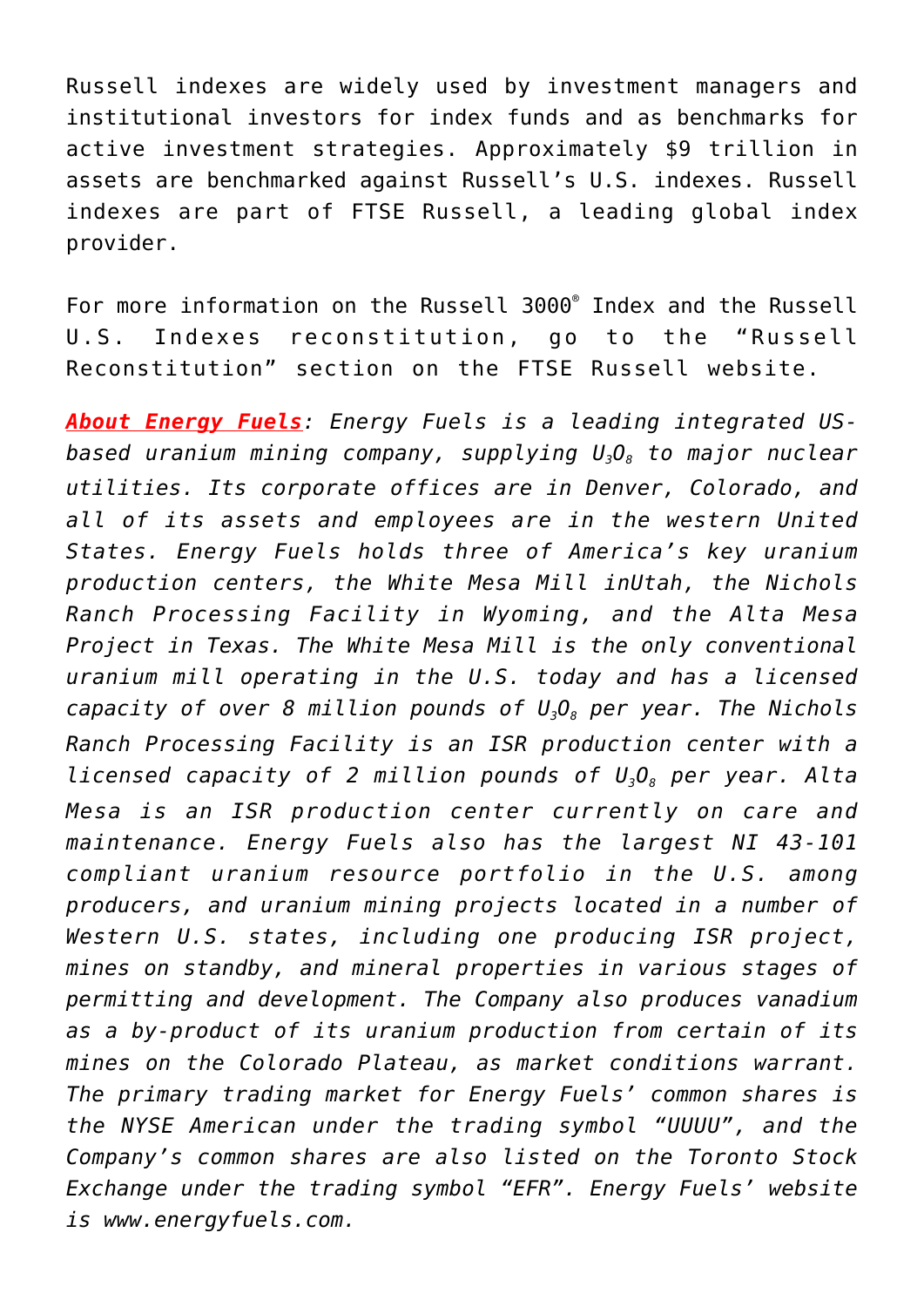*About FTSE Russell: FTSE Russell is a leading global index provider creating and managing a wide range of indexes, data and analytic solutions to meet client needs across asset classes, style and strategies. Covering 98% of the investable market, FTSE Russell indexes offer a true picture of global markets, combined with the specialist knowledge gained from developing local benchmarks around the world. FTSE Russell index expertise and products are used extensively by institutional and retail investors globally. Approximately \$16.2 trillion is currently benchmarked to FTSE Russell indexes. For over 30 years, leading asset owners, asset managers, ETF providers and investment banks have chosen FTSE Russell indexes to benchmark their investment performance and create investment funds, ETFs, structured products and index-based derivatives. FTSE Russell indexes also provide clients with tools for asset allocation, investment strategy analysis and risk management. A core set of universal principles guides FTSE Russell index design and management: a transparent rules-based methodology is informed by independent committees of leading market participants. FTSE Russell is focused on index innovation and customer partnership applying the highest industry standards and embracing the IOSCO Principles. FTSE Russell is wholly owned by London Stock Exchange Group. For more information, visit [www.ftserussell.com](http://www.ftserussell.com/)*

*Cautionary Statement Regarding Forward-Looking Statements*: T*his news release contains certain "Forward Looking Information" and "Forward Looking Statements" within the meaning of applicable securities legislation, which may include, but is not limited to, statements with respect to: the Company being a leading producer of uranium and vanadium in the U.S., the use of the Russell Indices by investment managers and institutional investors, and the potential for significant, identifiable catalysts to fuel future growth for the Company. Generally, these forward-looking statements can be identified by the use of forward-looking terminology such*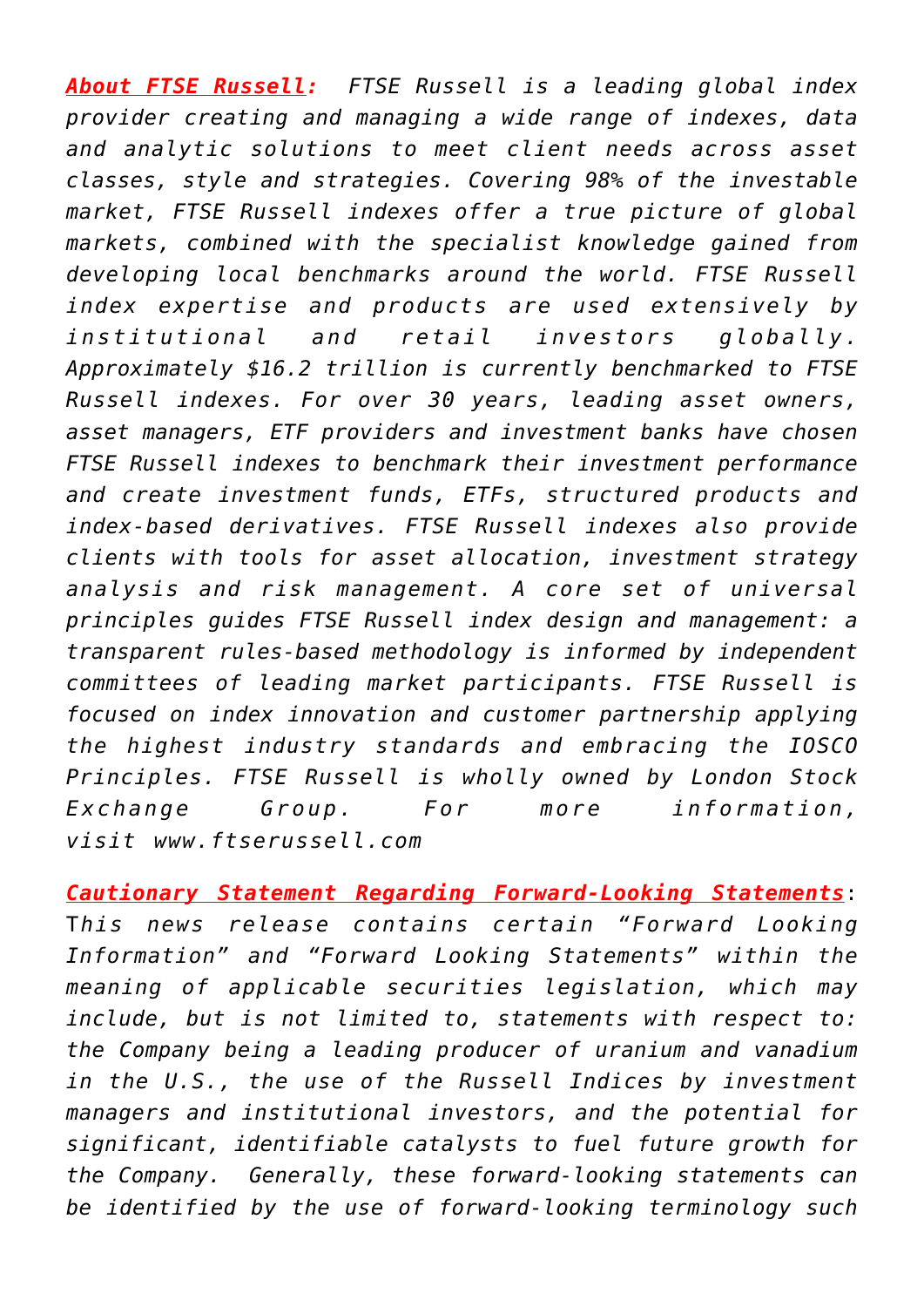*as "plans", "expects" "does not expect", "is expected", "is likely", "budget" "scheduled", "estimates", "forecasts", "intends", "anticipates", "does not anticipate", or "believes", or variations of such words and phrases, or state that certain actions, events or results "may", "could", "would", "might" or "will be taken", "occur", "be achieved" or "have the potential to". All statements, other than statements of historical fact, herein are considered to be forward-looking statements. Forward-looking statements involve known and unknown risks, uncertainties and other factors which may cause the actual results, performance or achievements of the Company to be materially different from any future results, performance or achievements express or implied by the forward-looking statements. Factors that could cause actual results to differ materially from those anticipated in these forward-looking statements include risks associated with: the Company being a leading producer of uranium and vanadium in the U.S., the use of the Russell Indices by investment managers and institutional investors, and the potential for significant, identifiable catalysts to fuel future growth for the Company; and the other factors described under the caption "Risk Factors" in the Company's Annual Report on Form 10-K dated March 9, 2018, which is available for review on EDGAR at* [www.sec.gov/edgar.shtml](http://www.sec.gov/edgar.shtml)*, on SEDAR at*[www.sedar.com](http://www.sedar.com/)*, and on the Company's website at* [www.energyfuels.com](http://www.energyfuels.com/)*. Forward-looking statements contained herein are made as of the date of this news release, and the Company disclaims, other than as required by law, any obligation to update any forward-looking statements whether as a result of new information, results, future events, circumstances, or if management's estimates or opinions should change, or otherwise. There can be no assurance that forwardlooking statements will prove to be accurate, as actual results and future events could differ materially from those anticipated in such statements. Accordingly, the reader is cautioned not to place undue reliance on forward-looking statements. The Company assumes no obligation to update the*